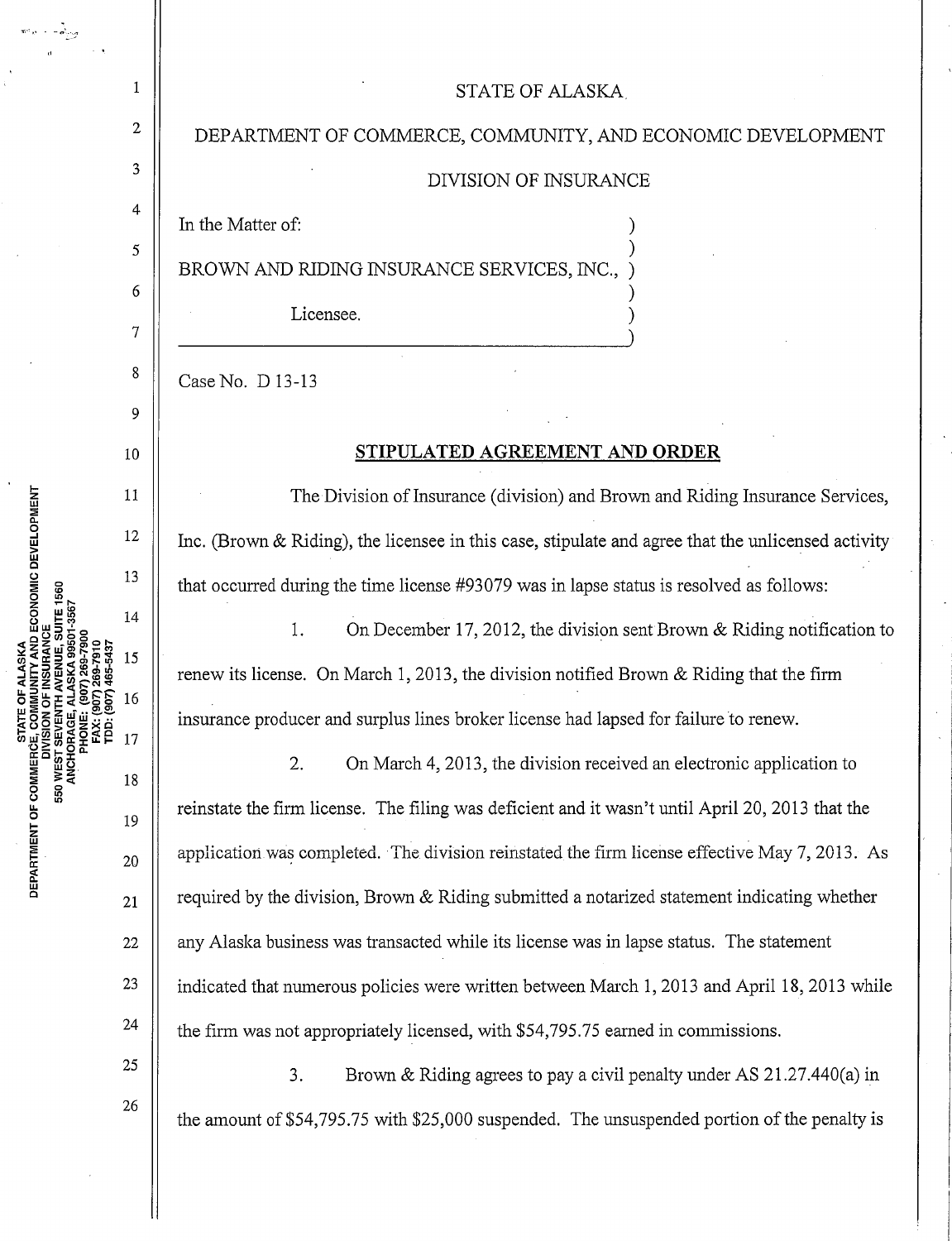payable within three months from the time Brown & Riding is notified that the director has signed the order approving this agreement.

4. In the event Brown & Riding violates Alaska's insurance laws during the next two years, the suspended portion of the penalty referenced in paragraph 3 will be reinstated. The firm also will be subject to any and all sanctions authorized by the insurance code including imposition of additional fines or penalties.

5. By signing this agreement, Brown  $&$  Riding understands and agrees that any failure to comply with the conditions of this agreement will be grounds to revoke, suspend, or not renew Alaska insurance license #93079.

6. Brown & Riding understands that this agreement is not binding on the parties unless and until the director signs the order approving the agreement.

DATED: 10/10/13

DIVISION OF INSURANCE

By: Junda Bruncks

Program Coordinator

 $DATED: 9/11/3$ 

MENT OF

**550 WEST** 

**COMMUNITY AND ECONOMIC DEVELOPMENT** 

•I ,

1

2

3

4

5

6

7

8

9

10

11

12

13

14

15

16

17

19

18

20

21

22

23

24

25

26

le <u>።</u> BROWN AND RIDING INSURANCE SERVICES, INC.

Compliance Officer

By: